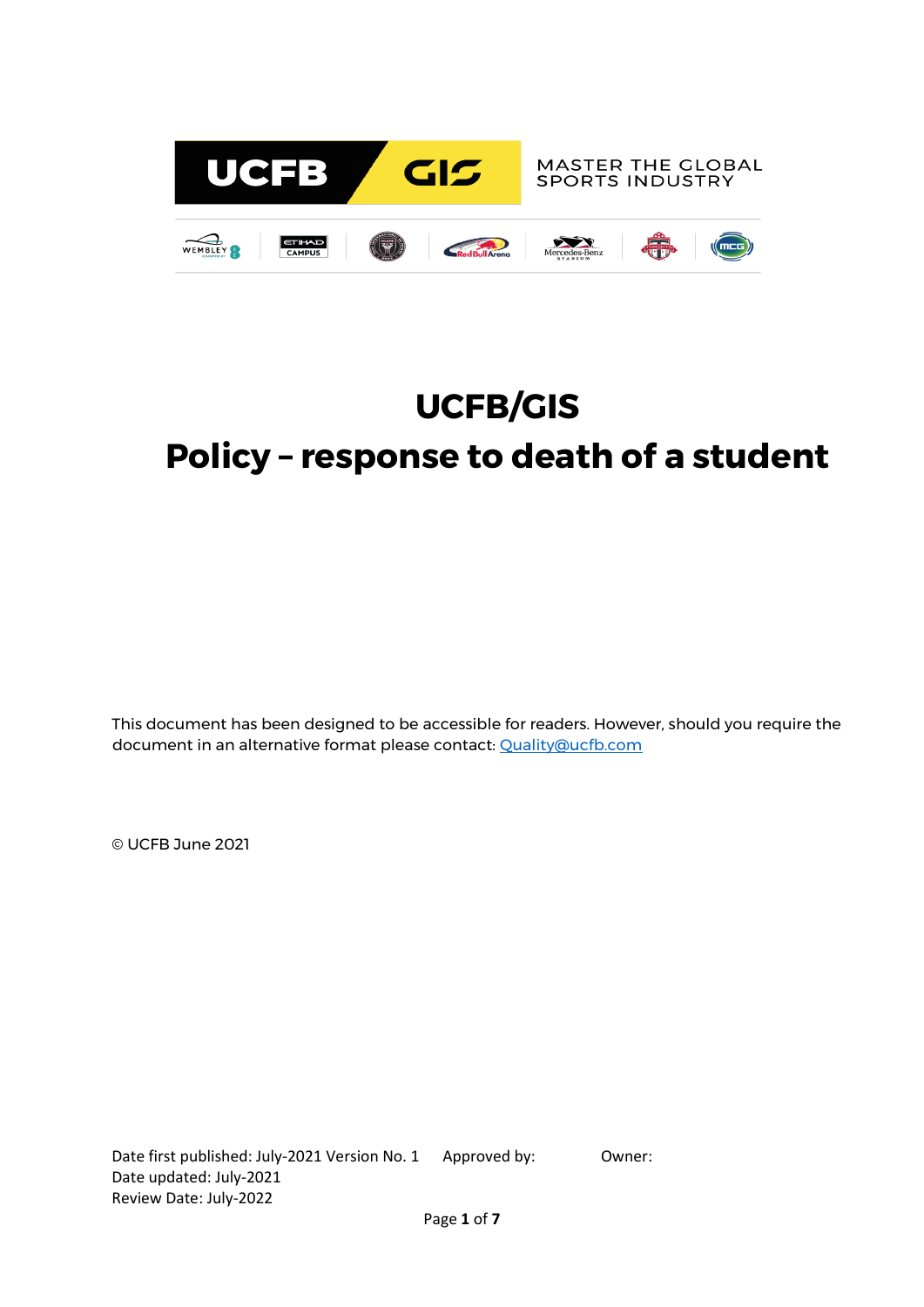#### **Policy and Procedure for Response to Student Death Purpose**

The purpose of this policy is to:

- Set out administrative responsibilities in the event of the death of a student;
- Ensure that the response to such an event is appropriate, timely and effective;
- Ensure that UCFB/GIS communicates effectively with the family and all public authorities involved in the incident
- Ensure that UCFB/GIS acts in a supportive way to all involved both internally and towards external organisations.

#### **Scope**

This policy and procedure will apply only to those students who were enrolled directly with UCFB/GIS and who were either studying with attendance, or through a distance learning programme.

## **Equality Analysis**

This policy is neutral in terms of equality-related issues.

## **Policy**

UCFB/GIS is committed to responding to the death of a student in a compassionate and respectful manner. UCFB/GIS will be guided by the following principles when responding to such incidents:

- a. UCFB/GIS will act in a timely and sensitive manner with respect and compassion. Care will be extended to those closely involved with the student or the incident leading to the death, including the family or next of kin, friends, classmates and staff members.
- b. UCFB/GIS will seek to collaborate and cooperate with external officials to facilitate any investigations or administrative activities related to the death.
- c. UCFB/GIS will act discretely when dealing with information relating to the student and the incident. Any public statements made for or on behalf of UCFB/GIS will only be released after they have been checked for accuracy and approved by the Head of Global Marketing and Communications. Any staff involved in responding to the incident will use discretion at all times.

Overall responsibility for UCFB/GIS 's response will be the Registrar for Stage 1 and the Head of Student Services (or nominee) for stage 2.

The administrative response to a student's death will be conducted in accordance with the Procedure below.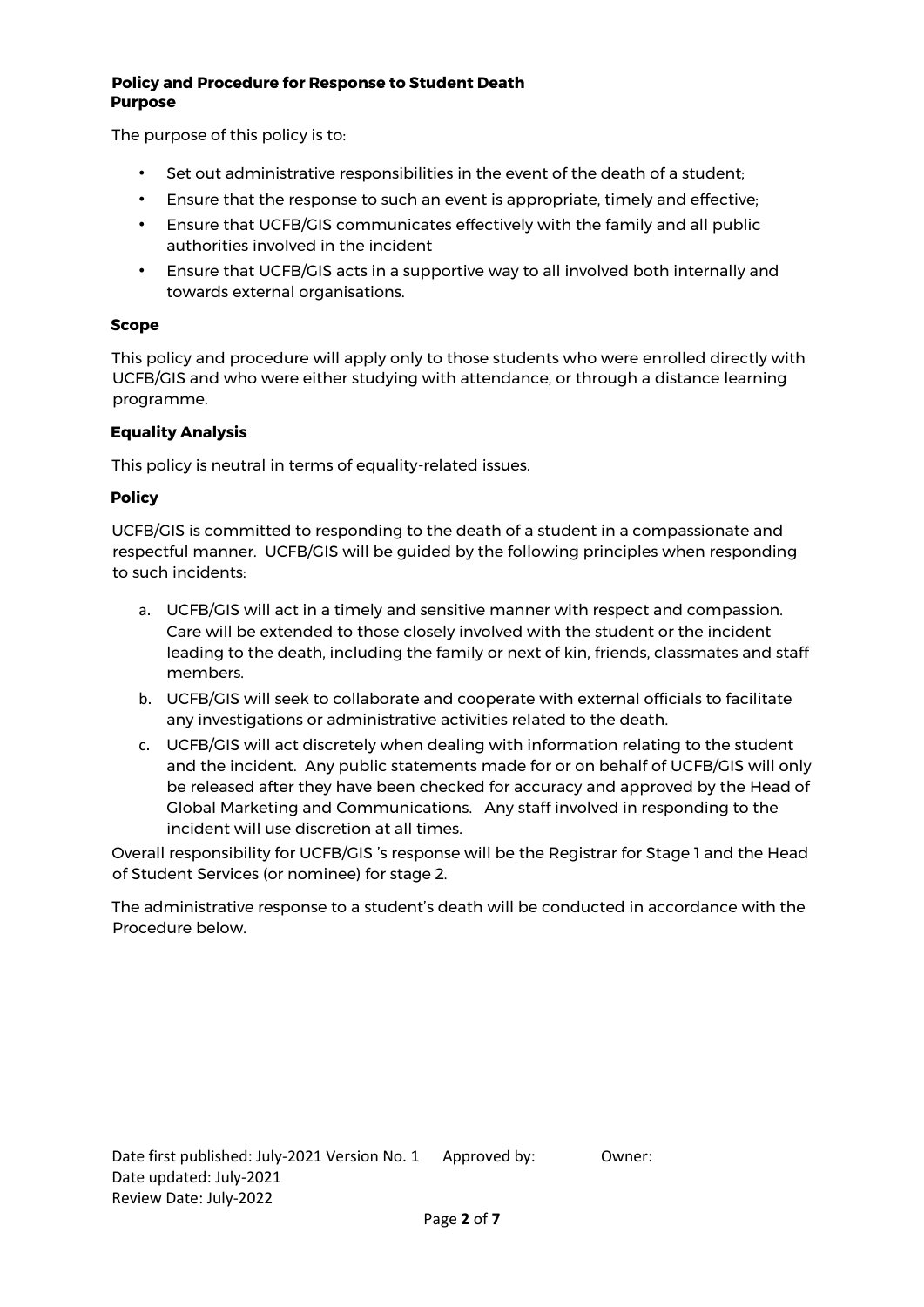## **Important Information for all staff:**

All staff should ensure that they do not undertake any external Communications, outside of those with emergency services, unless this is sanctioned by the Head of Global Marketing and Communications (or nominee). You should continue to strictly observe the same protocols of data protection as set out under the Data Protection Act.

Please be careful of the language used when communicating with others. The term 'suicide' should never be used as this classification of death can only be used after it has been ruled such by a Coroner. It can also be incredibly upsetting for family.

Please ensure that you refer any queries to the Head of Global Marketing and Communications.

## **Standard Actions of Emergency Services:**

- The Police and Emergency Services will confirm the death.
- The Police will normally arrange for the removal of the body and any necessary postmortem.
- The Police will normally arrange for the next of kin to be informed.

## **Procedure for responding to student death**

## **Stage 1**

## **On campus death – Stage 1**

## **The person discovering a death on campus should:**

- a. Call 999 and request an ambulance and the police. Tell the emergency services exactly where you are and who you are. Give them your mobile or extension number so that they can reach you.
- b. Notify Facilities of what has happened. Give Facilities the same information that you provided to the emergency services so that they will know when/where to expect them. Please be specific so that Facilities can arrange for emergency services to get to the scene as soon as possible. Give Facilities your mobile or extension number so that they can reach you.
- c. If there are witnesses, please ask them to wait until Facilities/Police arrives. Please be aware that both you and other people on scene may be experiencing shock. Please try to be patient and considerate when dealing with others. If they cannot wait, please take their contact details.
- d. Please do not touch the body, move anything at the scene or allow anyone else to until Facilities/Police arrive.
- e. Please do not contact relatives or friends of the deceased if these are known to you as notification of death should normally be undertaken by the Police.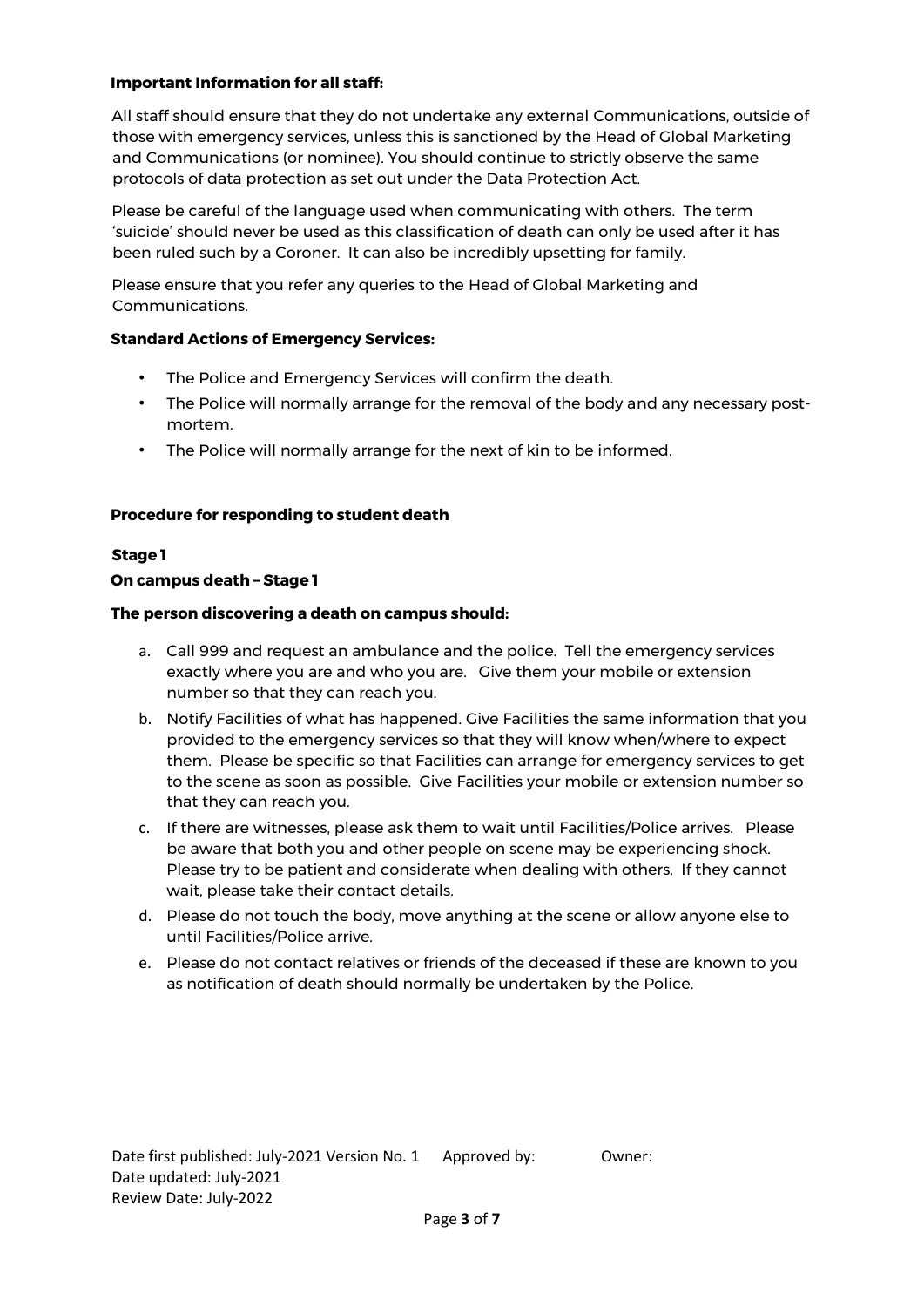## **Staff roles and responsibilities**

## **Facilities Office should:**

- a. Notify and liaise with emergency services
- b. Notify Registrar
- c. Send facilities staff to secure the scene and help the person who discovered the death and try to make any witnesses comfortable while they are waiting to be interviewed by the police.
- d. If during office hours, call the main UCFB number and ask to speak to a member of the Wellbeing team. A member of the team will come and support those involved.
- e. Facilities officers should not make any public announcements regarding the death.

#### **UCFB/GIS Management should:**

- a. Notify the Registrar who will:
	- Appoint an onsite manager to liaise with the police at the scene if this is appropriate. S/he will also appoint a formal Incident Response Manager to co-ordinate all additional activities on the day
	- Inform any other staff required to support the incident
	- Liaise with the Head of Global Marketing and Communications to agree a response to the incident
	- Liaise with Partner Accommodation if the death occurred on site regarding actions to be taken to support or temporarily re-house any students sharing the accommodation.
- b. Notify the Head of Global Marketing and Communications who will:
	- Liaise with the Registrar as above
	- Liaise with the Press
	- Inform Switchboard of the contact name of the member of the Global Marketing and Communications team to direct media enquiries to.
- c. Notify the Head of Student Services who will:
	- Notify the appropriate Registry Team to prevent any UCFB/GIS contact being attempted or responses made to open tickets and to prevent any correspondence.
	- Notify the Wellbeing and Pastoral team to co-ordinate support for students and staff involved.
	- Notify Library to prevent any notifications being sent regarding book return or fines.
	- Prepare for Stage 2 of the procedure
- d. Notify the Relevant Admin Team (or nominee) who will:
	- Provide the next of kin details to the Facilities team & Registrar
	- Update the Student Record to prevent any automated letters being sent out.
	- Notify the relevant Deans.
	- Notify Finance to stop any letters being sent out
- e. Co-operate with the emergency services to ensure that any evidence (including CCTV) is made available and the site is secured once emergency services have left.

Date first published: July-2021 Version No. 1 Approved by: Owner: Date updated: July-2021 Review Date: July-2022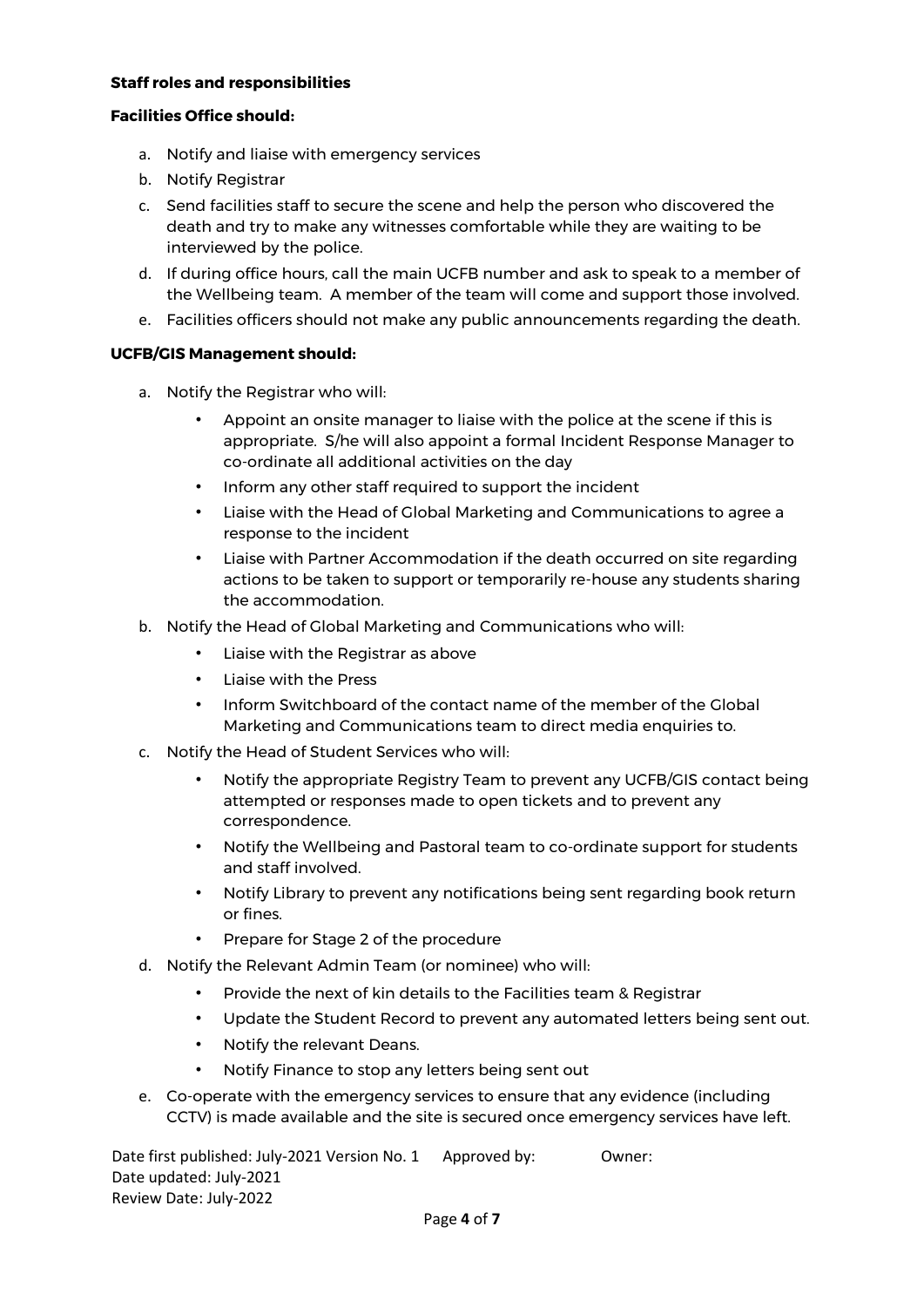f. Ensure that contemporaneous notes are taken of actions and decisions made during the incident.

# **Informing UCFB/GIS of the Death of a student:**

- a. If you are a student informing UCFB/GIS of a death, please inform an appropriate member of staff, this could be your Course or Module Leader, Dean or the Head of Student Services
- b. If you are a member of staff, please notify the Head of Student Services who will:
- a. Inform the Registrar who will:
	- Liaise with the Head of Global Marketing and Communications to agree a response to the incident.
	- Liaise with Residency Services if death effects students living on site regarding actions to be taken to support or temporarily re-house any students sharing the accommodation of the deceased.
- c. Notify the Head of Global Marketing and Communications who will:
	- i. Liaise with the Registrar as above
	- ii. Liaise with the Press
	- iii. Inform Switchboard of the contact name of the member of the Global Marketing and Communications team to direct media enquiries to.
- b Notify the appropriate Registry Team to prevent any UCFB/GIS contact being attempted or responses made to open tickets and to prevent any correspondence.
- c Notify the Wellbeing and Pastoral team to co-ordinate support for students and staff involved.
- d Notify Library to prevent any notifications being sent regarding book return or fines.
- e Applications team disable the IT account to avoid access by friends or relatives and will remove all of the email addresses from the account to stop all email activity. This will prompt an "undeliverable" response back to the sender.
- f. Notify the relevant Registry office who will:
	- i. Provide the next of kin details to the Facilities Manager
	- ii. Update the Student Record to prevent any automated letters being sent out.

iii. Notify the relevant Dean. The Dean will decide who would be the appropriate member of staff to report the death to the deceased student's cohort. The Wellbeing Team can be consulted or asked to offer support with this if appropriate.

- g. Co-operate with the emergency services/external agencies where required
- h. Prepare for Stage 2 of the Procedure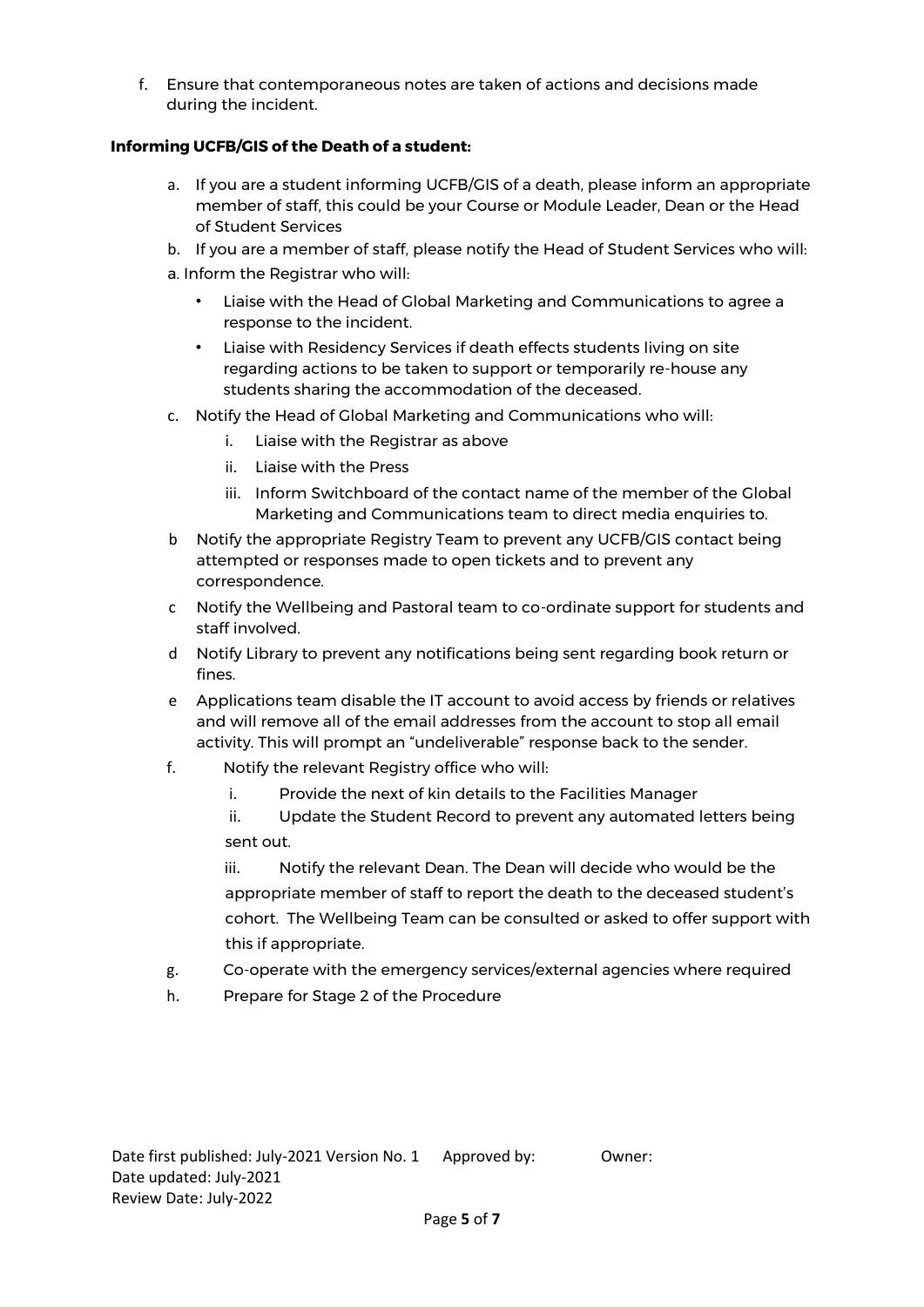# **Stage 2**

# **Stage 2 of the procedure relates to deaths that occur on or off campus**

The Registrar will designate a Lead staff member to co-ordinate the UCFB/GIS's response. This will usually be the Head of Student Services (or their nominees), but may be another member of staff depending on what is appropriate for the situation.

The following actions will then be taken:

- 1. The Head of Student Services will contact the family approximately 24 hours after the death has been confirmed by the police and next of kin informed.
	- This call will focus on offering the UCFB/GIS 's condolences and extending support. If the family wish to make the details of the funeral service available, arrange for contact details to be made available to those who the family have agreed can be invited. Ask if it would be acceptable for UCFB/GIS to send flowers or if they would prefer a donation to charity?
	- Arrange for any floral tributes/charitable donations or for UCFB/GIS representation at the funeral if this is deemed appropriate.
	- Arrange for a commemorative service (Via Student Support) if this is deemed appropriate (i.e. this may be a request from the family, the School of Study or from friends of the deceased)
	- Arrange a date (and contact name(s) if appropriate for any additional contacts relating to collection of personal items.
- 2. The Dean will identify the most appropriately placed member of staff to inform the deceased's cohort.
- 3. Arrange for the Wellbeing and Pastoral Support team to organise for any immediate or ongoing support to be provided as required to:
	- Co-habitees of the deceased
	- Friends or team/classmates of the deceased
	- Ensure that staff who need support are accessing this from HR services
	- Co-ordinate with relevant Dean/Director of other services relating to any academic support arrangements required to support highly impacted students
- 4. Arrange for the Wellbeing and Pastoral Support to co-ordinate activities to close the deceased's records and make recommendations to ESB relating to any outstanding financial issues or awards.
- 5. Liaise with the appropriate Registry Team if student is an International Student and be responsible for making any support available. This may include:
	- Informing the relevant funding body to ascertain whether they wish to take responsibility for the arrangements
	- Informing the Home Office, and relevant Embassy, Consulate or High Commission. This agency will normally assist in informing the next of kin.